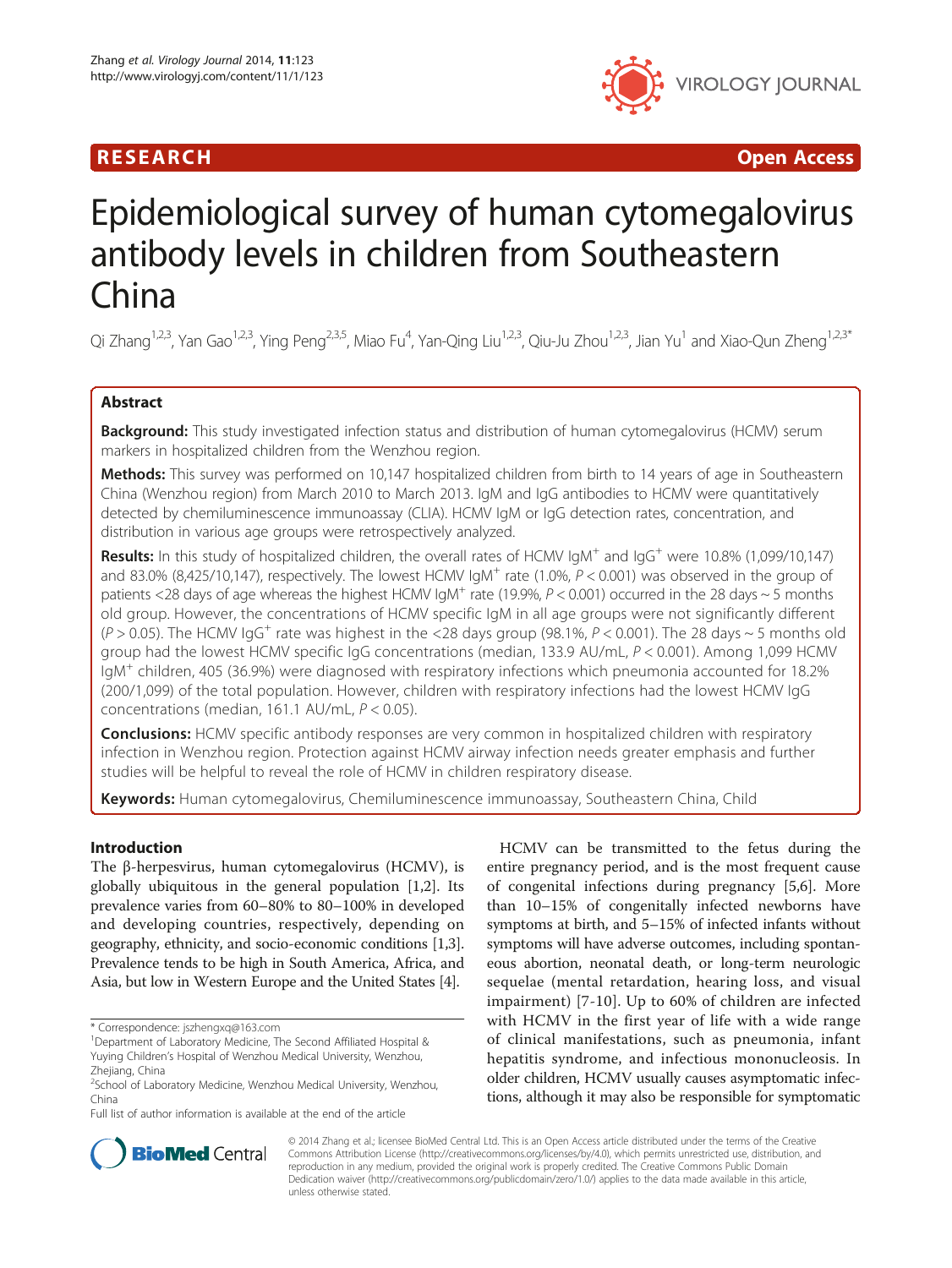<span id="page-1-0"></span>

glandular fever and hepatitis [[11](#page-4-0)]. Following primary infection, the virus may remain latent and later reactivate to cause recurrent infection under certain situations such as reinfection with other viral strains [[12](#page-4-0)[,13\]](#page-5-0).

However, data on HCMV infection prevalence in hospitalized children is scarce and most investigations have small sample sizes. Diagnosis of HCMV infection is mainly based on the HCMV specific IgG and IgM antibodies using enzyme-linked immunosorbent assay (ELISA) or chemiluminescence immunoassay in patient serum [\[14,15](#page-5-0)]. However, HCMV IgG and IgM couldn't be correctly quantified by ELISA because of the poor reproducibility of the ELISA tests [\[16\]](#page-5-0). This study determined HCMV infection prevalence in hospitalized children from the Wenzhou region by detecting anti-HCMV IgG and IgM accurately using the AxSYM CMV IgM and IgG chemiluminescence immunoassay in order to monitor early HCMV infection and diagnosis in hospitalized children.

## Results

#### HCMV seroprevalence

Of 10,147 hospitalized children, the overall rate of HCMV infection was 83.7% (8,509/10,147). The rates of overall

Table 1 Distribution of HCMV antibody results by age

IgM<sup>+</sup> and overall IgG<sup>+</sup> were  $10.8\%$  (1,099/10,147) and 83.0% (8,425/10,147), respectively. The rate of HCMV IgM+ IgG+ was 10.0% (1,015/10,147), the rate of HCMV IgM<sup>−</sup> IgG+ was 73.0% (7,410/10,147), the rate of HCMV IgM+ IgG<sup>−</sup> was 0.8% (84/10,147), and the rate of HCMV IgM<sup>−</sup> IgG<sup>−</sup> was 16.1% (1,638/10,147) (Figure 1, Table 1).

#### Detection of HCMV antibody in different age groups

Differences in HCMV antibody levels among the 6 age groups were observed. (1) The <28 days group had the lowest HCMV IgM<sup>+</sup> rate (1.0%), which was significantly different from the values for the other age groups  $(P < 0.001)$ . (2) The HCMV IgM<sup>+</sup> rate (19.9%) in the 28 days group was distinctly higher than the other groups  $(P < 0.001)$ . (3) The highest HCMV IgG<sup>+</sup> rate (98.1%), observed in the <28 days group, was significantly different from the other groups  $(P < 0.001)$ . (4) Infants younger than 12 months were excluded due to the potential for maternal HCMV-specific IgG [[17,18](#page-5-0)]. Therefore, only groups aged 1–2 years, 3–6 years, and 7–14 years were compared. The 7–14 years group had the highest HCMV IgG<sup>+</sup> rate  $(86.7%)$  among these three groups, a statistically significant difference  $(P < 0.001)$  (Table 1).

## HCMV IgG concentration in seropositive individuals according to age

There were no significant differences in HCMV IgM antibody concentration among the <28 days, 28 days-5 months, 6–12 months, 1–2 years, 3–6 years, and 7–14 years groups  $(P > 0.05)$ . A significant difference in HCMV IgG concentration was observed among these 6 groups  $(P < 0.01)$ . The 28 days-5 months group (median: 133.9 AU/mL) had a significantly lower HCMV IgG level than the other groups  $(P < 0.001)$  (Table [2\)](#page-2-0).

## Disease distribution in HCMV IgM<sup>+</sup> individuals

The  $1,099$  HCMV IgM<sup>+</sup> individuals had respiratory infections (36.9%), hepatobiliary disease (17.7%), and blood disorders (16.5%) (Table [3\)](#page-2-0). Viral DNA was

| Table I Distribution of Henry antibouy results by age |        |                           |                                      |                         |                         |                  |                  |
|-------------------------------------------------------|--------|---------------------------|--------------------------------------|-------------------------|-------------------------|------------------|------------------|
| Age group                                             | N      | Overall $IqM^+$ (%)       | Overall $lgG^+(%)$                   | $lgM^{+}$ $lgG^{-}$ (%) | $lgM^{+}$ $lgG^{+}$ (%) | $lgM^ lgG^+$ (%) | $lgM^ lgG^-$ (%) |
| $<$ 28 days                                           | 1,137  | 11(1.0)                   | 1,114 (98.1)                         | 1(0.1)                  | 10(0.9)                 | 1,104 (97.2)     | 22(1.9)          |
| 28 days                                               | 3,205  | 639 $(19.9a)$             | $3,074$ (95.9 <sup>c</sup> )         | 3(0.1)                  | 636 (19.8)              | 2,438 (76.1)     | 128(4.0)         |
| 6 months                                              | 1,828  | 115 (6.3 <sup>a b</sup> ) | 1,342 (73.4 <sup>c</sup> )           | 16(0.9)                 | 99 (5.4)                | 1,243 (68.0)     | 470 (25.7)       |
| 1 year                                                | 1,755  | 168 (9.6 <sup>a b</sup> ) | 1,124 $(64.1^{\circ}$ <sup>e</sup> ) | 36(2.1)                 | 132 (7.5)               | 992 (56.5)       | 595 (33.9)       |
| 3 years                                               | 1,424  | 128 (9.0 <sup>a b</sup> ) | 1,079 (75.8 <sup>c e</sup> )         | 25(1.8)                 | 103(7.2)                | 976 (68.5)       | 320 (22.5)       |
| $7 \sim 14$ years                                     | 798    | 38 $(4.8a b)$             | 692 $(86.7^{\circ})$                 | 3(0.4)                  | 35(4.4)                 | 657 (82.3)       | 103 (12.9)       |
| Total                                                 | 10.147 | 1,099 (10.8)              | 8,425 (83.0)                         | 84 (0.8)                | 1,015 (10.0)            | 7,410 (73.0)     | 1,638 (16.1)     |

Chi-square test.

 $\binom{ap}{b}$  < 0.001 compared to <28 days.<br> $\binom{bp}{c}$  0.001 compared to 28 days.

 $\rm ^{b}P$  < 0.001 compared to 28 days.

 $\degree$ P < 0.001 compared to <28 days.

 $\mathrm{P}$  < 0.001 compared to 7 ~ 14 years.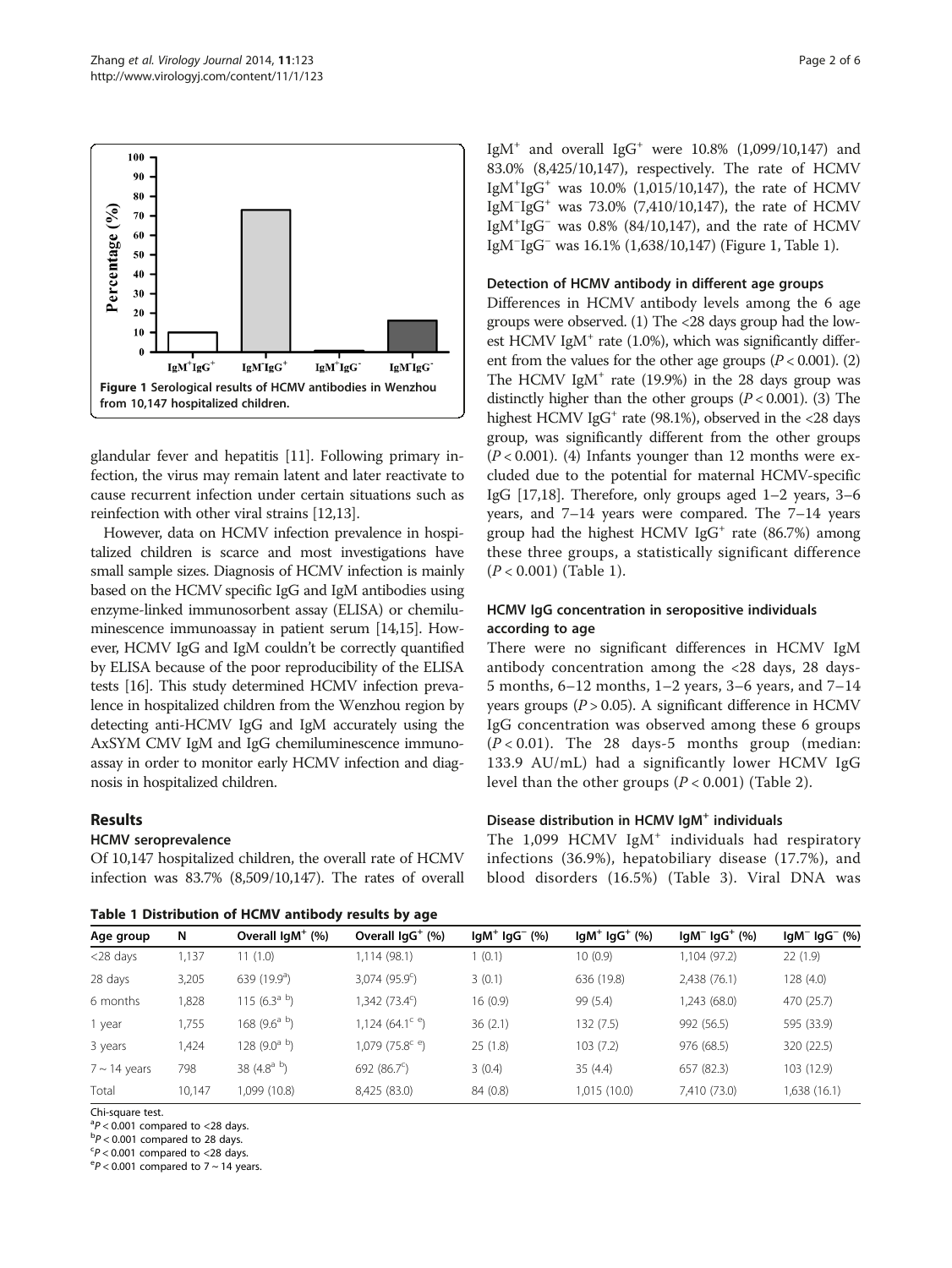<span id="page-2-0"></span>Table 2 HCMV IgG concentration in seropositive individuals by age group

| Age                  | <b>HCMV-IgG</b><br>positive | lgG concentration<br>(median, AU/mL) | Ρ                     |
|----------------------|-----------------------------|--------------------------------------|-----------------------|
| $<$ 28 days          | 1,114                       | 248.1                                | $< 0.01$ <sup>*</sup> |
| 28 days <sup>4</sup> | 3,074                       | 133.9                                | $< 0.01$ <sup>*</sup> |
| 6 months             | 1,342                       | 250                                  | $< 0.01$ <sup>*</sup> |
| 1 year               | 1,124                       | 250                                  | $< 0.01$ <sup>*</sup> |
| 3 years              | 1,079                       | 194.2                                | $< 0.01$ <sup>*</sup> |
| $7 \sim 14$ years    | 692                         | 191.9                                | $< 0.01$ <sup>*</sup> |

Note:  $\hat{ }$ : 28-day group is significantly different from all other groups (P < 0.001,<br>Wilcoxon rank sum test) Wilcoxon rank sum test).

\*: there is a significant difference in HCMV IgG concentration distribution of these 6 groups ( $P < 0.01$ , Kruskal-Wallis H test).

detected using real-time polymerase chain reaction (RT-PCR) of bronchoalveolar lavage (BAL) fluid from 58 HCMV IgM<sup>+</sup> with respiratory infections, of which 47 were positive by both IgM detection and RT-PCR whereas 11 cases were only IgM-positive (Table [4\)](#page-3-0).

Table 3 Distribution of diseases in individuals positive for HCMV IgM

| <b>Related diseases</b>           | Age (median,<br>in months) | N(%)        |  |
|-----------------------------------|----------------------------|-------------|--|
| Respiratory infections            | $3(0-144)$                 | 405 (36.9)  |  |
| Pneumonia                         | $2(0-120)$                 | 200 (18.2)  |  |
| <b>Bronchiolitis</b>              | $3(1-24)$                  | 65 (5.9)    |  |
| Upper respiratory tract infection | $10(1-144)$                | 52 (4.8)    |  |
| Bronchopneumonia                  | $3(1-48)$                  | 43 (3.9)    |  |
| <b>Blood disorders</b>            | $24(0-168)$                | 181 (16.5)  |  |
| Thrombocytopenia                  | $3(0-120)$                 | 69 (6.3)    |  |
| Infectious mononucleosis          | 48 (4-168)                 | 68 (6.2)    |  |
| Hepatobiliary disease             | $2(0-144)$                 | 194 (17.7)  |  |
| Infant hepatitis syndrome         | $2(1-12)$                  | 95 (8.6)    |  |
| Jaundice                          | $2(0-120)$                 | 33(3.0)     |  |
| Gastrointestinal diseases         | $3(1-48)$                  | 79 (7.2)    |  |
| Diarrhea                          | $3(1-12)$                  | 41(3.7)     |  |
| Enteritis                         | $5(1-24)$                  | 20(1.8)     |  |
| Infectious disease                | $6(1-144)$                 | 75 (6.8)    |  |
| Septicemia                        | $2(1-36)$                  | 29(2.6)     |  |
| Nervous system disease            | $11(0-72)$                 | 27(2.5)     |  |
| Convulsions                       | $8.5(1-72)$                | 18(1.6)     |  |
| Urinary system disease            | $3(1-132)$                 | 21(1.9)     |  |
| Urinary tract infection           | $2(1-12)$                  | 15(1.4)     |  |
| Fever of undetermined origin      | $24(2-72)$                 | 25(2.3)     |  |
| Other non-specific diseases       | $4(0-168)$                 | 92 (8.4)    |  |
| Total                             | $4(0-168)$                 | 1,099 (100) |  |

#### Analysis of HCMV IgG concentration in HCMV IgG<sup>+</sup> individuals according to disease

HCMV IgG concentration was significantly lower in individuals with respiratory infections compared to other groups (median, 161.1 AU/mL,  $P < 0.05$ ). No significant differences were observed between the group with blood disorders, which had the highest HCMV IgG antibody concentration (median, 245.7 AU/mL,  $P > 0.05$ ), and other groups (Figure [2](#page-3-0)).

#### **Discussion**

In general, HCMV is acquired earlier in life among lower socioeconomic strata in developed countries and in developing countries [[19\]](#page-5-0). In some African nations, HCMV seroprevalence is as high as 80–90% by 10 years of age; in contrast, seroprevalence is below 20% by 15 years of age among subgroups of children in the United States and Great Britain. Several studies have reported HCMV seropositivity rates in some parts of China. One study showed a more than 70% overall rate of HCMV infection among the children younger than 15 years old in the Shanghai area (Southeastern China) [[20\]](#page-5-0). In Eastern China, several studies showed lower HCMV seroprevalence. Zhao et al. reported a 33.5% HCMV seroprevalence in Jinan (Eastern China) among people younger than 20 years of age [[21](#page-5-0)] and Sun et al. showed a 42.5% HCMV seroprevalence in people younger than 6 years old in the Weifang area (Eastern China) [[22](#page-5-0)]. Our data show a 83.7% HCMV infection rate among hospitalized children in Wenzhou, higher than the study by Fang et al. , significantly higher than in Eastern China, indicating that HCMV is an important pathogen in hospitalized children of Southeastern China. The reasons for this high infection rate may be related to geography, socio-economic conditions, or sensitivity differences between testing methodologies.

Our data show that children less than 28 days of age had the highest HCMV IgG<sup>+</sup> and lowest HCMV IgM<sup>+</sup> rates (Table [1](#page-1-0)). In addition, statistical analysis showed the 28 days group to have the highest HCMV IgM $<sup>+</sup>$  rate</sup> and the lowest HCMV IgG antibody concentrations. The reasons for these observations may include: (i) postnatal transmission of HCMV through breast milk [\[23-25](#page-5-0)]. HCMV is reactivated in latently infected mothers during lactation and breast-fed infants are susceptible to HCMV infection from breast milk, so infants are at risk for primary HCMV infection [[26](#page-5-0),[27\]](#page-5-0). Because the infant cell-mediated and humoral immune system is immature, some infants (particularly <28 days of age) cannot produce an effective response to HCMV infections. (ii) The halflife of specific maternal IgG in infants is about 20 to 30 days [\[28,29\]](#page-5-0). As infants are exposed to external HCMV, maternal HCMV-specific IgG may be depleted to clear the virus. The HCMV IgG concentration in the 28 days age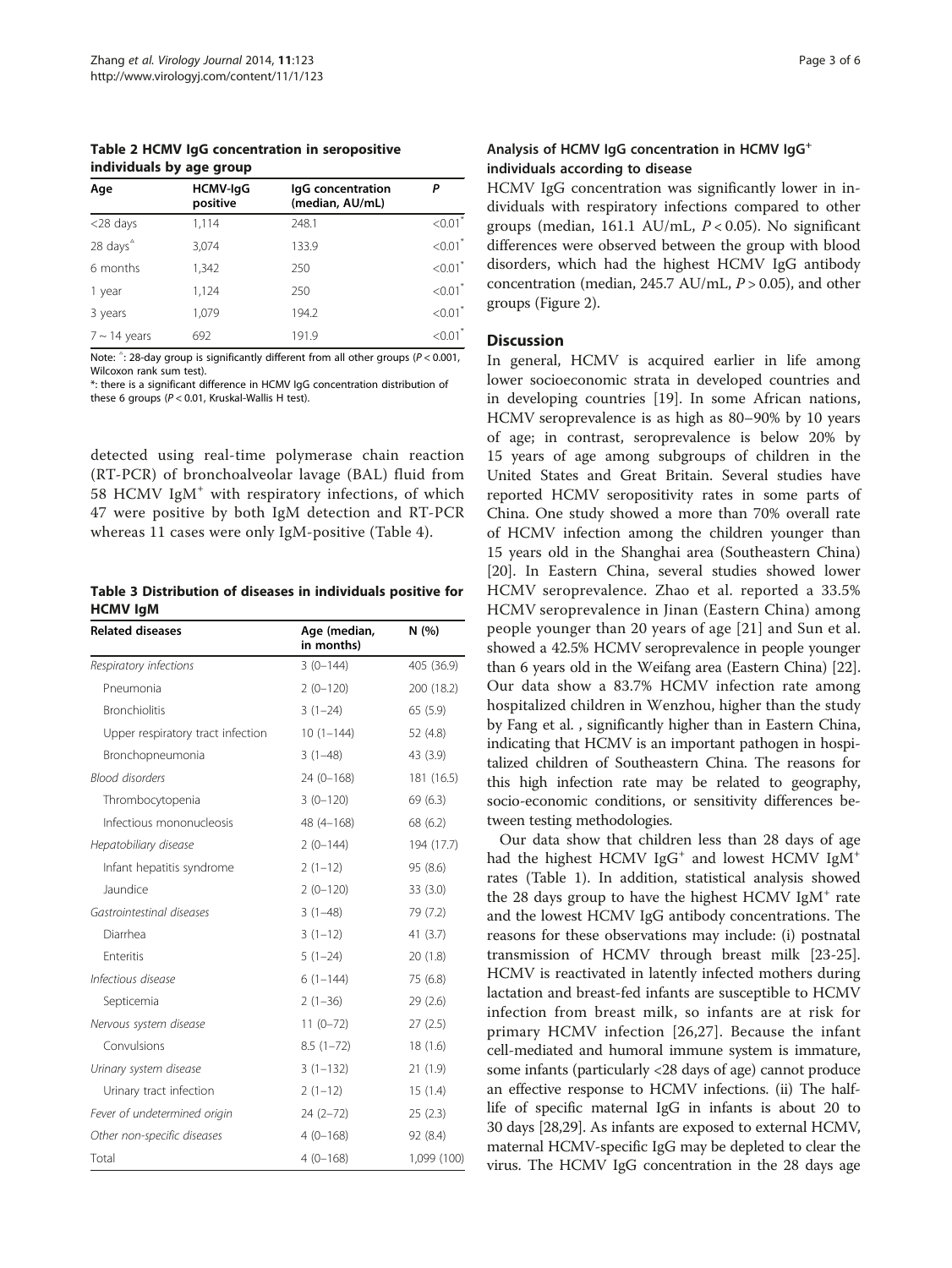| Respiratory infections subcategories | N  | Mean age       | PCR detection results (N) |                 |
|--------------------------------------|----|----------------|---------------------------|-----------------|
|                                      |    | (range months) | <b>Positive</b>           | <b>Negative</b> |
| Pneumonia                            | 35 | $3.2(1-24)$    | 28                        |                 |
| <b>Bronchiolitis</b>                 | 22 | $3.2(1-9)$     | 19                        |                 |
| Upper respiratory tract infection    |    | 24             |                           |                 |
| Total                                | 58 | $3.6(1-24)$    | 47                        |                 |

<span id="page-3-0"></span>Table 4 PCR detection of BAL HCMV DNA from 58 HCMV IgM<sup>+</sup> individuals with different respiratory infections

group was much lower than the high concentration observed in the <28 days age group, suggesting that the 28 days group may have increased risk of active HCMV infection (Table [2\)](#page-2-0).

HCMV has a diverse tropism in its host and infects most types of cells, including epithelial and endothelial cells, fibroblasts, smooth muscle cells, and various hematopoietic cells [[30](#page-5-0)]. During congenital infection, fetal lungs are particularly targeted by HCMV [\[31,32](#page-5-0)], leaving patients vulnerable to respiratory diseases, which account for 36.9% of all HCMV cases (Table [3](#page-2-0)). HCMV IgM<sup>+</sup> individuals with respiratory infections showed that 11 of 58 cases were negative by Real-time PCR assay. The reason for this result may be that HCMV IgM was likely present, but the infection had been resolved. The liver is one of the most vulnerable organs infected by HCMV [\[33\]](#page-5-0), and HCMV is the leading cause of infant hepatitis syndrome (IHS) [[34](#page-5-0)]. In this study, IHS accounts for 8.6% in HCMV IgM<sup>+</sup> patients. Although serological results suggest HCMV infection, further study is needed to distinguish whether HCMV infection and/or mixed infections with other pathogens results in these diseases.

## Conclusions

In summary, this is the first study to our knowledge to screen for HCMV infection in hospitalized children in Wenzhou (Southeastern China). We observed a high HCMV prevalence rate of 83.7%. Although no evidence was shown that HCMV was the cause of these respiratory infections, respiratory infection is a leading disease among hospitalized children positive for HCMV antibodies. The high prevalence of HCMV infection emphasizes HCMV diagnosis, prevention, and therapy for young children.

## **Methods**

#### Ethics statement

This study was approved by the Ethics Committee of Wenzhou Medical University. Written informed consent was obtained for all study participants.

## Serum samples

The serum samples used in this study were obtained from 10,147 children hospitalized at the Second Affiliated Hospital of Wenzhou Medical University between March 2010 and March 2013. The hospitalized children were classified into 6 sub-groups according age: 1–27 days,

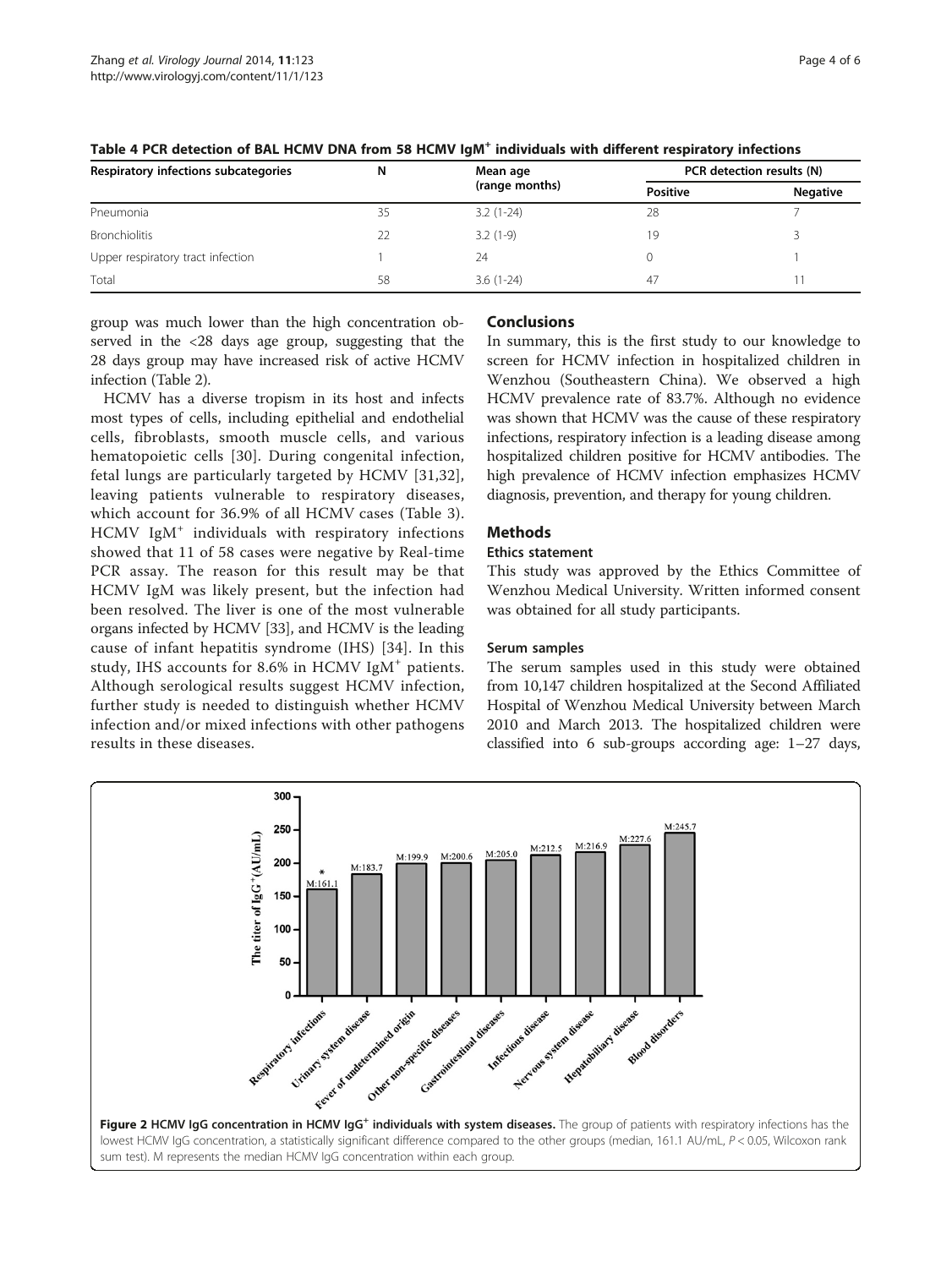<span id="page-4-0"></span>28 days-5 months, 6–12 months, 1–2 years, 3–6 years, and 7–14 years.

## Bronchoalveolar lavage fluid samples for PCR detection of HCMV DNA

Bronchoalveolar lavage (BAL) samples from 58 HCMV IgM<sup>+</sup> individuals with respiratory infections (see Table [4](#page-3-0) for detail information) were collected from pediatric patients with respiratory disease during their initial visits to their doctors. These 58 hospitalized patients were chosen for PCR detection of HCMV DNA from BAL because of their HCMV IgM positivity and clinical symptoms associated with HCMV infection. BAL were sampled using standard techniques, and the specimens were stored at −80°C until RT-PCR was performed.

#### Serology

Patient blood samples were collected from the department of internal medicine. Two milliliters of whole blood from each patient were obtained and stored at 4°C for 4 hours; serum was then separated by centrifugation at 4,000 × rpm for 10 min at 4°C. Sera were frozen at −20°C before measuring HCMV antibody concentrations. HCMV IgM and IgG were detected using a commercial microparticle chemiluminescence immunoassay (LIA) (AxSYM, Abbott Laboratories, USA) according to the manufacturer's instructions. Based on manufacturer's recommendations, HCMV-specific IgM index values ≥0.5 and HCMV-specific IgG values >15.00 AU/mL are considered positive, and the IgG upper limit is 250.00 AU/mL.

#### Quantitative PCR for HCMV DNA

Nucleic acids (50 μL) were extracted from 1 ml BAL specimens. Two μL of the extracted DNA was subjected to each RT-PCR reaction using a commercially available Diagnostic kit for Quantification of Human Cytomegalovirus DNA (DAAN, China) following the manufacturer's instructions. RT-PCR assays were performed using the 7500 Real Time PCR System (Applied Biosystems, USA). HCMV DNA levels were reported as number of DNA copies per ml bronchoalveolar lavage fluid. The limit of detection of this quantitative assay is 500 copies/mL. The PCR condition is: initial denaturation step at 93°C for 2 min, 10 cycles of denaturing at 93°C for 45 s and annealing and extension at 55°C for 1 min, 30 cycles of denaturing at 93°C for 30 s and annealing and extension at 55°C for 45 s.

## Statistical analysis

The laboratory data were built into a Microsoft Excel database. Chi-squared, Kruskal-Wallis H, and Wilcoxon rank sum tests were performed to detect significant correlations between groups using SPSS Statistics for Windows, version 17.0 (SPSS, Inc., Chicago, IL, USA).  $P < 0.05$  was considered statistically significant.

#### Abbreviations

HCMV: Human cytomegalovirus; CLIA: Chemiluminescence immunoassay; BAL: Bronchoalveolar lavage; RT-PCR: Real-time polymerase chain reaction.

#### Competing interests

The authors declare that they have no competing interests.

#### Authors' contributions

QZ, YG, YP and X-QZ conceived and designed the experiments. QZ, YG, and MF contributed to data collection and performed the experiments. QZ, Q-JZ, and YP participated in data and statistical analyses. QZ wrote the manuscript. Y-QL, JY, and YP revised the manuscript. All authors read and approved the final manuscript.

#### Acknowledgements

We thank Dr. Haihua Gu for comments and critical reading of this manuscript. This project was supported by grants from the National Science Foundation of China (No. 81071365) and the Zhejiang Provincial Natural Science Foundation of China (NO. LY13H190006).

#### Author details

<sup>1</sup>Department of Laboratory Medicine, The Second Affiliated Hospital 8 Yuying Children's Hospital of Wenzhou Medical University, Wenzhou, Zhejiang, China. <sup>2</sup>School of Laboratory Medicine, Wenzhou Medical University, Wenzhou, China. <sup>3</sup>Key Laboratory of Laboratory Medicine, Ministry of Education, Wenzhou, China. <sup>4</sup>Department of Laboratory Medicine, Jinhua Municipal Central Hospital, Jinhua, Zhejiang, China. <sup>5</sup>Present adress University of Missouri, Columbia, MO 65211, USA.

#### Received: 13 April 2014 Accepted: 30 June 2014 Published: 4 July 2014

#### References

- 1. Chen J, Hu L, Wu M, Zhong T, Zhou YH, Hu Y: Kinetics of IgG antibody to cytomegalovirus (CMV) after birth and seroprevalence of anti-CMV IgG in Chinese children. Virol J 2012, 9:304.
- 2. Lazzarotto T, Galli C, Pulvirenti R, Rescaldani R, Vezzo R, La Gioia A, Martinelli C, La Rocca S, Agresti G, Grillner L, Nordin M, Van Ranst M, Combs B, Maine GT, Landini MP: Evaluation of the Abbott AxSYM cytomegalovirus (CMV) immunoglobulin M (IgM) assay in conjunction with other CMV IgM tests and a CMV IgG avidity assay. Clin Diagn Lab Immunol 2001, 8:196–198.
- 3. De Paschale M, Agrappi C, Manco MT, Clerici P: Positive predictive value of anti-HCMV IgM as an index of primary infection. J Virol Methods 2010, 168:121–125.
- 4. Swanson EC, Schleiss MR: Congenital cytomegalovirus infection: new prospects for prevention and therapy. Pediatr Clin North Am 2013, 60:335–349.
- 5. Doerr HW: Cytomegalovirus infection in pregnancy. J Virol Methods 1987, 17:127–132.
- 6. Cannon MJ, Davis KF: Washing our hands of the congenital cytomegalovirus disease epidemic. BMC Public Health 2005, 5:70.
- 7. Boppana SB, Pass RF, Britt WJ, Stagno S, Alford CA: Symptomatic congenital cytomegalovirus infection: neonatal morbidity and mortality. Pediatr Infect Dis J 1992, 11:93–99.
- 8. Conboy TJ, Pass RF, Stagno S, Alford CA, Myers GJ, Britt WJ, McCollister FP, Summers MN, McFarland CE, Boll TJ: Early clinical manifestations and intellectual outcome in children with symptomatic congenital cytomegalovirus infection. J Pediatr 1987, 111:343-348.
- 9. Lazzarotto T, Varani S, Guerra B, Nicolosi A, Lanari M, Landini MP: Prenatal indicators of congenital cytomegalovirus infection. J Pediatr 2000, 137:90–95.
- 10. Yow MD, Williamson DW, Leeds LJ, Thompson P, Woodward RM, Walmus BF, Lester JW, Six HR, Griffiths PD: Epidemiologic characteristics of cytomegalovirus infection in mothers and their infants. Am J Obstet Gynecol 1988, 158:1189–1195.
- 11. Griffiths PD: Strategies to prevent CMV infection in the neonate. Semin Neonatol 2002, 7:293–299.
- 12. Boppana SB, Rivera LB, Fowler KB, Mach M, Britt WJ: Intrauterine transmission of cytomegalovirus to infants of women with preconceptional immunity. N Engl J Med 2001, 344:1366–1371.